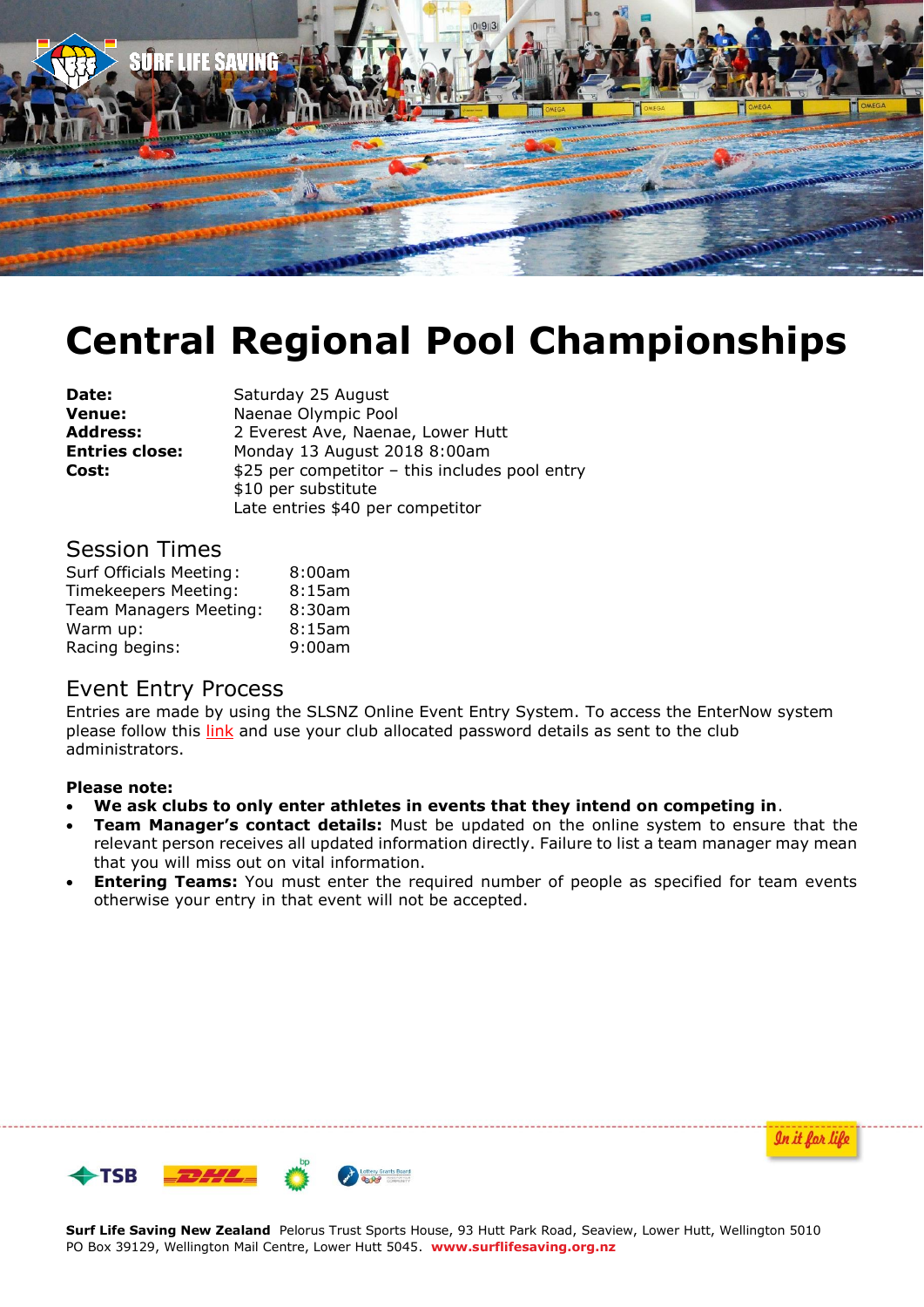All entry fees will be calculated via the online entry system following the close of entries and your club will be invoiced directly (fees on page 1). The entry system allows clubs to download a quote for the event to use as reference which can be found at the bottom of the event entry page.

## Eligibility of Competitors

This competition is open to any SLSNZ affiliated club. Without the following details your members will not be eligible to compete nor will they be able to be entered through the online entry system. SLSNZ reserve the right to limit the number of competitors per event.

- 1. Current Members (i.e. must not be stored in the 'Last Season Members' or 'Historical Members' folder on the PAM Database).
- 2. Have a DOB recorded on the PAM Database.
- 3. Have a PRIMARY membership with the club they intend to compete for (membership status displayed in the 'Membership' tab of the individual in the Database)
- 4. Team substitutes must be registered in some capacity in the event using the substitution event entry name.

#### **Please Note:**

- It is not a requirement of the event that competitors hold their Surf Lifeguard Award.
- All competitors, including possible substitutes, are to have met all of the eligibility criteria outlined above by the close of entries.

#### Age

The NZ Pool Events programme is scheduled before the beach based events for the current season and therefore a competitor's age group is determined by their age as at midnight on 30 September 2018. This is to allow athletes to remain in the same age group for the entire season. For example, if you are 14 on 30 of September 2018, you are not eligible to race in the U14 age

group and will be in the U16 age group.

#### **Please Note:**

- 1. All competitors must be aged 10 years old before midnight 30 September 2018 to be eligible to compete in the Pool Championships.
- 2. Masters must be aged 30 years or older before midnight 30 September 2018 to be eligible to compete in that age group.
- 3. Competitors (individual and team events) may compete in age groups as detailed below:
	- U11 may compete only in U11 events
	- U12 may compete only in U12 events
	- U13 may compete only in U13 events
	- U14 may compete only in U14 events
	- U16 may compete in U16, U19 and Open events
	- U19 may compete in U19 and Open events
	- Open may compete only in Open events
	- Masters may compete in Masters and Open events
- 4. **Competitors can only compete in any event once** (individual and team events), for example an U19 competitor wishing to compete in the 50m with Fins must choose either the U19 or Open event, not both.

## Team Substitutes

In some instances clubs have to substitute members for their team events which can be problematic if the person who is the substitute is not competing in any other event. Therefore any potential substitutes (who are not already competing) must be entered into the Substitutes event. This is to allow fairness to all by ensuring that all eligibility criteria are met.

#### **Please Note:**

Event substitutes are charged \$10.00 entry fee per competitor (GST inclusive).

Individual entries cannot be substituted for by another competitor; only team entries as outlined in the Surf Sport Competition Manual.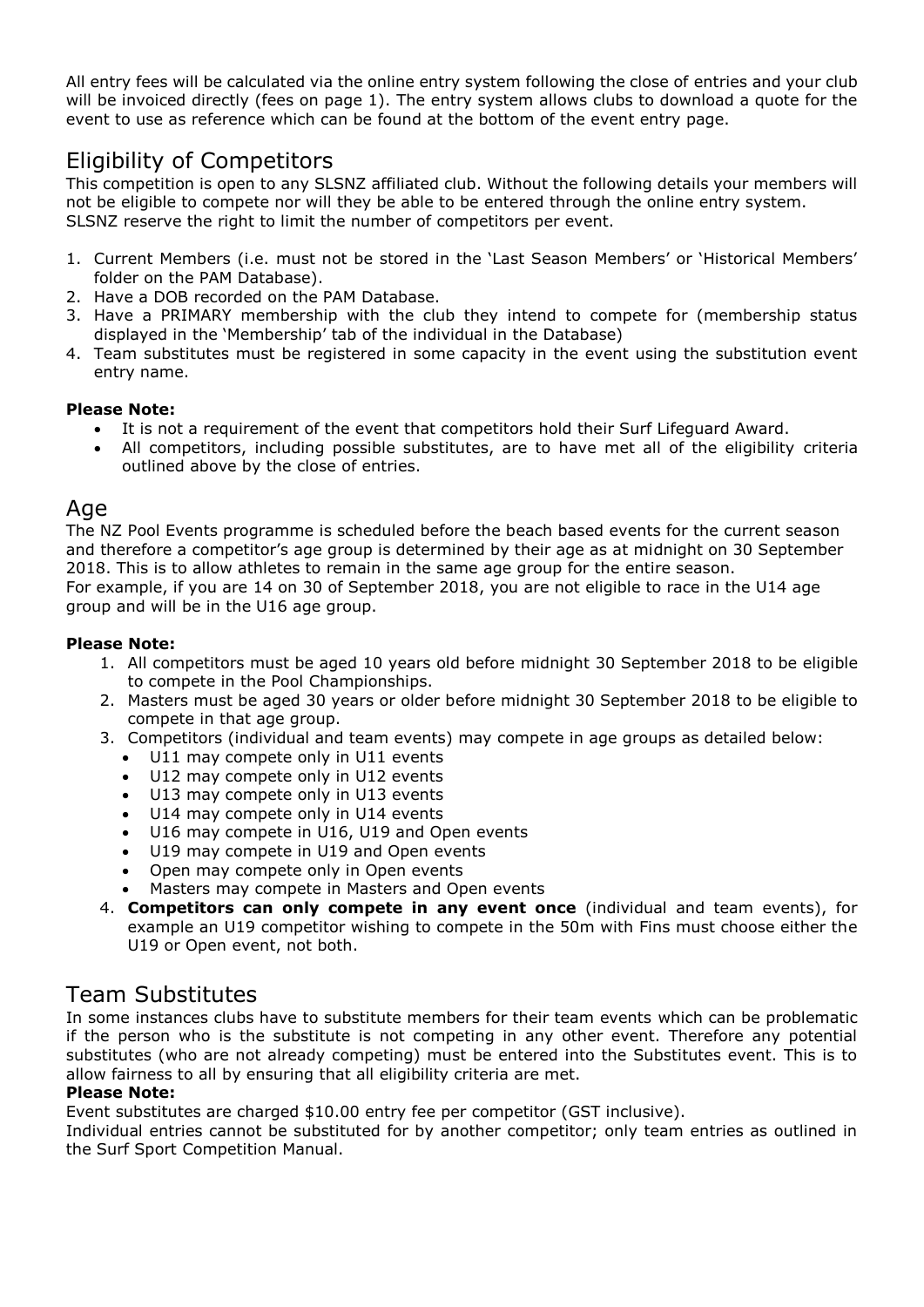# Time Keepers and Water Crew

A large number of time keepers and water crew are required to ensure the successful running of the Central Regional Championships. As such, each competing club will be required to supply timekeepers for the event. On close of entries clubs will be emailed the exact number of time keepers and water crew they will be required to supply. The number your club will require will be based on total number of entries that your club has.

# Event Rules and Events Contested

A copy of the NZ Pool Competition Manual which contains detailed information about the rules and the events that will be contested at the 2018 event can be found [here.](https://www.surflifesaving.org.nz/media/853941/SLSNZ_PoolCompetitionManual-50m-Pool-_May2017.pdf) The 2018 Central Regional Pool Championships will be conducted under the rules as published in the NZ Pool Competition Manual, 50m Pool (Updated May 2017). This manual is based upon the International Life Saving (ILS) World Championship Rules.

# Points Score

The following points will be awarded for **all** Surf Life Saving events for the purpose of awarding top club honours.

- a. Individual Event points awarded are: 3 points for first, 2 points for second, 1 point for third
- b. Team Event points awarded are: 5 points for first, 3 points for second, 1 point for third

# Ribbon and Medal Presentation

Ribbons will be awarded to all place getters in each event. To save time ribbons will be presented throughout the day as time allows. Final medal presentations for the top athlete in each age group will be done at the conclusion of racing.

From this point forward, information will only be sent to those listed as the Team Manager on Entry Spreadsheet, however the latest information will also be available on the NZ Events Calendar section of the SLSNZ website at [www.surflifesaving.org.nz/calendar](http://www.surflifesaving.org.nz/calendar)

Please do not hesitate to contact us if you have any questions or queries regarding this event. We look forward to seeing you all at the pool.

Kind regards,

Richard Whinham Sport Manager – Central Region Surf Life Saving New Zealand

m 0275 833 228

t 04 560 0378

e [richard.whinham@surflifesaving.org.nz](mailto:richard.whinham@surflifesaving.org.nz)

| Age                   |        | <b>Events</b>           | <b>Competitors</b> |
|-----------------------|--------|-------------------------|--------------------|
| $\mathbf{1}$<br>UNDER | Male   | 50m Brick Carry         | $1 *$              |
|                       |        | 50m Swim with Fins      | $1 *$              |
|                       |        | 50m Swim with Obstacles | $1 *$              |
|                       |        |                         |                    |
|                       | Female | 50m Brick Carry         | $1 *$              |
|                       |        | 50m Swim with Fins      | $1 *$              |
|                       |        | 50m Swim with Obstacles | $\ast$<br>1        |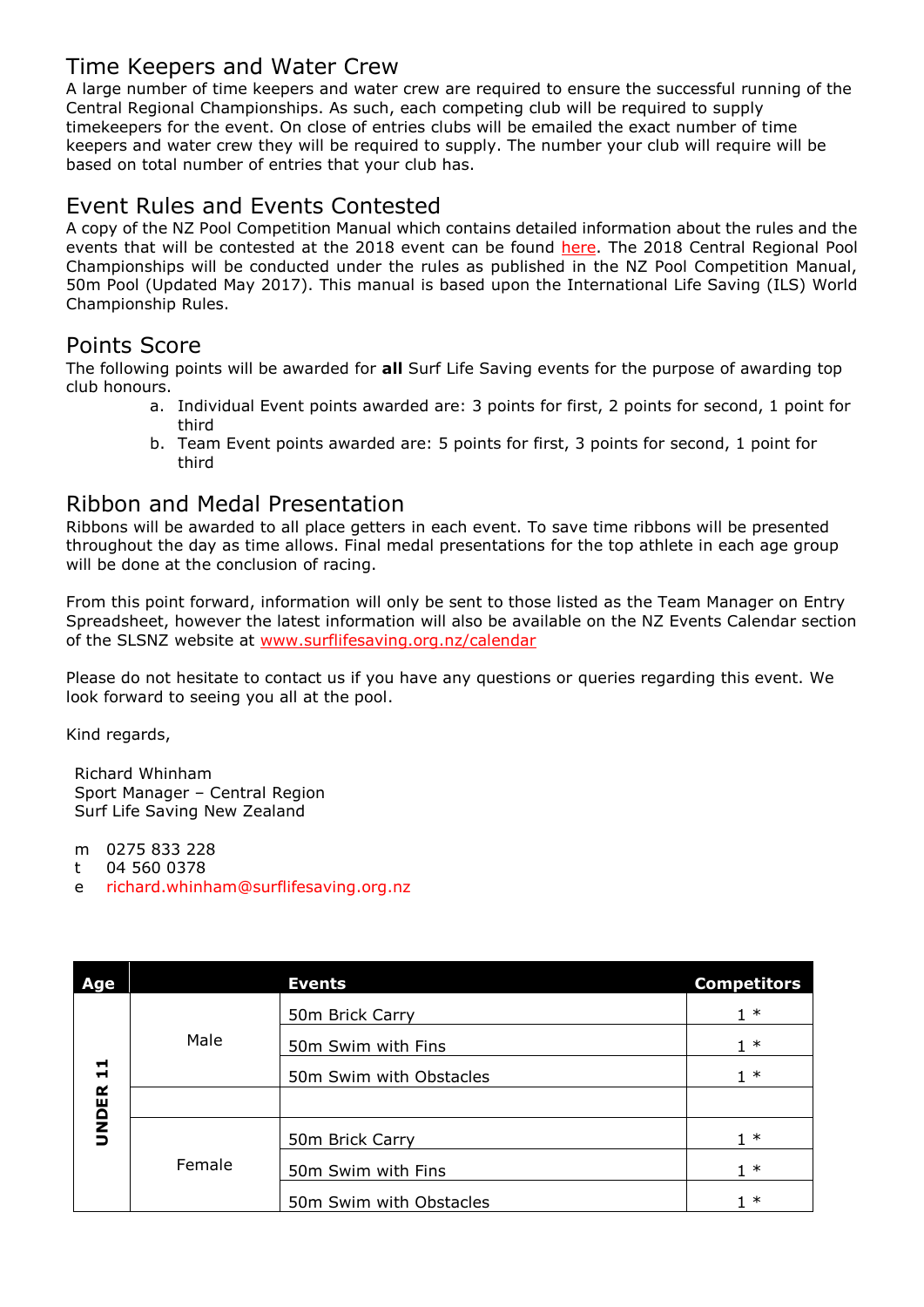|               | Male   | 100m Patient Tow with Fins                                                                                                                                                                                                                              | $\overline{2}$ |
|---------------|--------|---------------------------------------------------------------------------------------------------------------------------------------------------------------------------------------------------------------------------------------------------------|----------------|
|               |        | 50m Brick Carry                                                                                                                                                                                                                                         | $1 *$          |
|               |        | 50m Swim with Fins                                                                                                                                                                                                                                      | $1 *$          |
|               |        | 50m Swim with Obstacles<br><u> 1980 - Andrea Andrew Maria (h. 1980).</u>                                                                                                                                                                                | $1 *$          |
|               |        | 200m 4 x 50m Medley Relay                                                                                                                                                                                                                               | 4              |
|               |        | 200m 4 x 50m Obstacle Relay                                                                                                                                                                                                                             | $\overline{4}$ |
| $\frac{2}{3}$ |        |                                                                                                                                                                                                                                                         |                |
|               |        | 100m Patient Tow with Fins                                                                                                                                                                                                                              | $\overline{2}$ |
| <b>UNDER</b>  |        | 50m Brick Carry<br><u> 1989 - Andrea Station Barbara (h. 1989)</u>                                                                                                                                                                                      | $1 *$          |
|               | Female | 50m Swim with Fins                                                                                                                                                                                                                                      | $1 *$          |
|               |        | 50m Swim with Obstacles                                                                                                                                                                                                                                 | $1 *$          |
|               |        | 200m 4 x 50m Medley Relay                                                                                                                                                                                                                               | 4              |
|               |        | 200m 4 x 50m Obstacle Relay                                                                                                                                                                                                                             | $\overline{4}$ |
|               |        |                                                                                                                                                                                                                                                         |                |
|               | Mixed  | 200m 4 x 50m Medley Relay                                                                                                                                                                                                                               | 4              |
|               |        | 200m 4 x 50m Obstacle Relay                                                                                                                                                                                                                             | 4              |
|               |        |                                                                                                                                                                                                                                                         |                |
|               |        | 50m Brick Carry<br><u> 1989 - Andrea Stadt British Stadt British Stadt British Stadt British Stadt British Stadt British Stadt British Stadt British Stadt British Stadt British Stadt British Stadt British Stadt British Stadt British Stadt Brit</u> | $1 *$          |
|               | Male   | 50m Swim with Fins                                                                                                                                                                                                                                      | $1 *$          |
| ო<br>ᆏ        |        | 100m Swim with Obstacles                                                                                                                                                                                                                                | $1 *$          |
| <b>NDER</b>   |        |                                                                                                                                                                                                                                                         |                |
| ⋚             | Female | 50m Brick Carry                                                                                                                                                                                                                                         | $1 *$          |
|               |        | 50m Swim with Fins                                                                                                                                                                                                                                      | $1*$           |
|               |        | 100m Swim with Obstacles                                                                                                                                                                                                                                | $1 *$          |
|               |        |                                                                                                                                                                                                                                                         |                |
|               |        | 100m Patient Tow with Fins                                                                                                                                                                                                                              | 2              |
|               | Male   | 50m Brick Carry                                                                                                                                                                                                                                         | $1 *$          |
|               |        | 50m Swim with Fins                                                                                                                                                                                                                                      | $1 *$          |
|               |        | 100m Swim with Obstacles                                                                                                                                                                                                                                | $1 *$          |
|               |        | 200m 4 x 50m Medley Relay                                                                                                                                                                                                                               | 4              |
| UNDER 14      |        | 200m 4 x 50m Obstacle Relay                                                                                                                                                                                                                             | 4              |
|               |        |                                                                                                                                                                                                                                                         |                |
|               | Female | 100m Patient Tow with Fins                                                                                                                                                                                                                              | $\overline{2}$ |
|               |        | 50m Brick Carry                                                                                                                                                                                                                                         | $1 *$          |
|               |        | 50m Swim with Fins                                                                                                                                                                                                                                      | $1 *$          |
|               |        | 100m Swim with Obstacles                                                                                                                                                                                                                                | $1 *$          |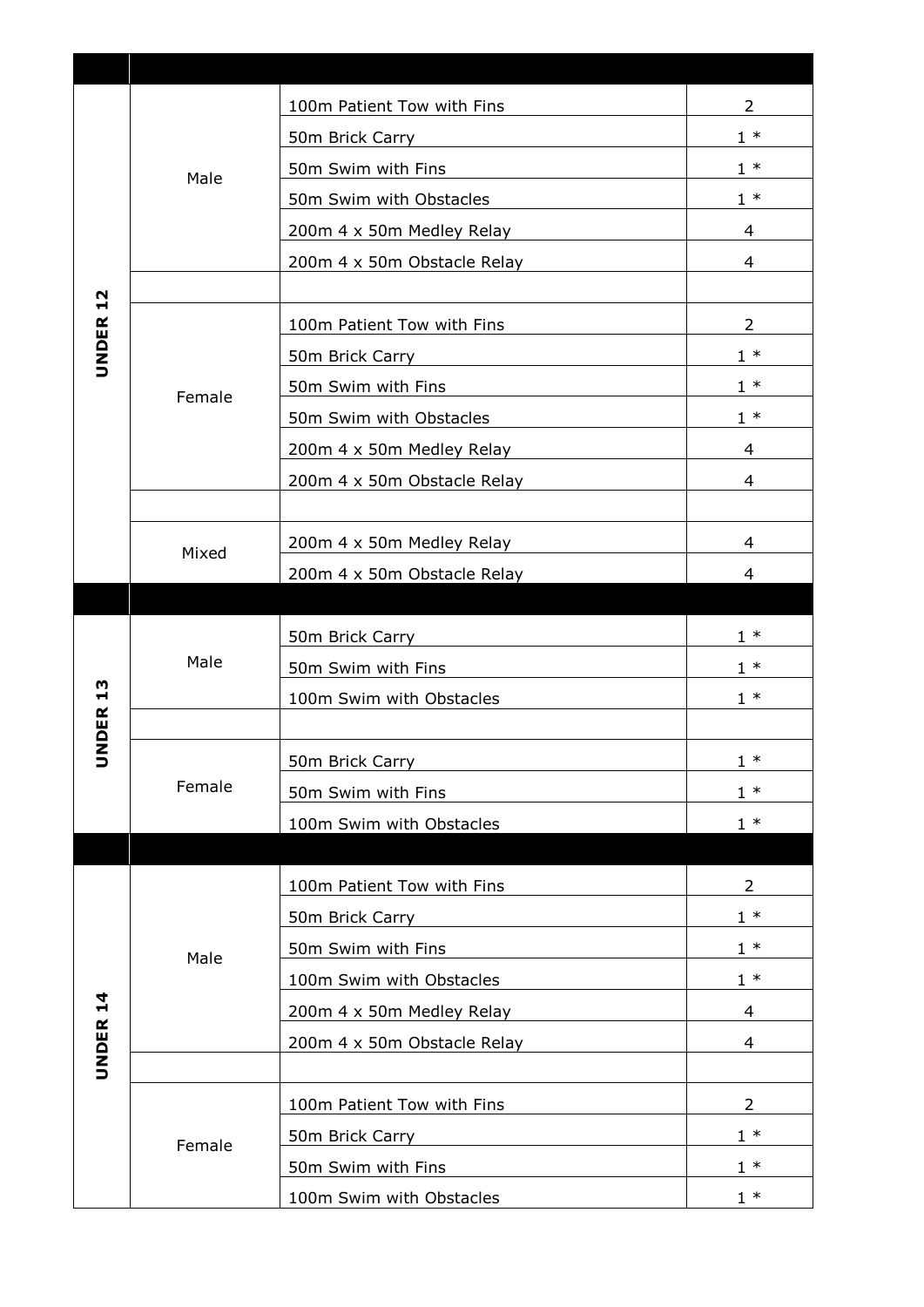|                     |        | 200m 4 x 50m Medley Relay<br><u>and the community of the community</u> | 4              |
|---------------------|--------|------------------------------------------------------------------------|----------------|
|                     |        | 200m 4 x 50m Obstacle Relay                                            | $\overline{4}$ |
|                     |        |                                                                        |                |
|                     | Mixed  | 200m 4 x 50m Medley Relay                                              | 4              |
|                     |        | 200m 4 x 50m Obstacle Relay                                            | 4              |
|                     |        |                                                                        |                |
|                     |        | 100m Manikin Tow with Fins                                             | $1 *$          |
|                     |        | 50m Manikin Carry                                                      | $1 *$          |
|                     | Male   | 50m Swim with Fins                                                     | $1 *$          |
|                     |        | 200m Swim with Obstacles                                               | $1*$           |
|                     |        | 200m 4 x 50m Medley Relay                                              | 4              |
|                     |        | 200m 4 x 50m Obstacle Relay                                            | 4              |
|                     |        |                                                                        |                |
| UNDER <sub>16</sub> |        | 100m Manikin Tow with Fins                                             | $1 *$          |
|                     |        | 50m Manikin Carry                                                      | $1 *$          |
|                     | Female | 50m Swim with Fins                                                     | $1*$           |
|                     |        | 200m Swim with Obstacles                                               | $1 *$          |
|                     |        | 200m 4 x 50m Medley Relay                                              | 4              |
|                     |        | 200m 4 x 50m Obstacle Relay                                            | 4              |
|                     |        |                                                                        |                |
|                     | Mixed  | 200m 4 x 50m Medley Relay                                              | 4              |
|                     |        | 200m 4 x 50m Obstacle Relay                                            | $\overline{4}$ |
|                     |        |                                                                        |                |
|                     |        | 100m Manikin Tow with Fins                                             | $1 *$          |
|                     | Male   | 50m Manikin Carry                                                      | $1 *$          |
|                     |        | 50m Swim with Fins                                                     | $1 *$          |
|                     |        | 200m Swim with Obstacles                                               | $1 *$          |
|                     |        | 200m 4 x 50m Medley Relay                                              | 4              |
|                     |        | 200m 4 x 50m Obstacle Relay                                            | 4              |
|                     |        |                                                                        |                |
| UNDER <sub>19</sub> |        | 100m Manikin Tow with Fins                                             | $1 *$          |
|                     |        | 50m Manikin Carry                                                      | $1 *$          |
|                     | Female | 50m Swim with Fins                                                     | $1 *$          |
|                     |        | 200m Swim with Obstacles                                               | $1 *$          |
|                     |        | 200m 4 x 50m Medley Relay                                              | 4              |
|                     |        | 200m 4 x 50m Obstacle Relay                                            | 4              |
|                     |        |                                                                        |                |